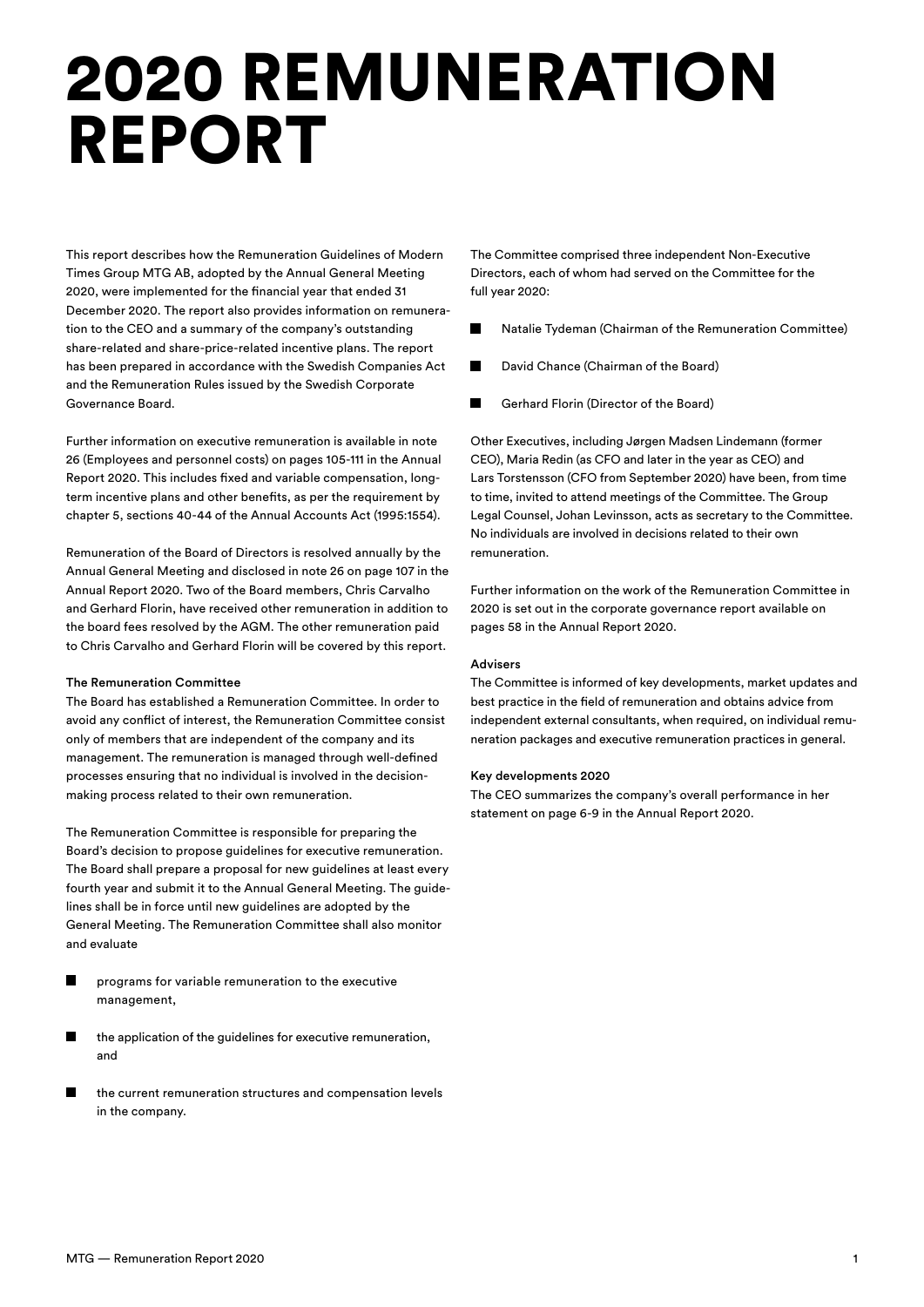# The company's Remuneration Guidelines: scope, purpose and deviations

A prerequisite for the successful implementation of the company's business strategy and safeguarding of its long-term interests, including its sustainability, is that the company can recruit and retain qualified personnel. To this end, it is necessary that the company offers competitive remuneration. The remuneration structures shall encourage employees to do their utmost to safeguard shareholders' interests and thereby the company's sustainability and long-term value creation. Under the guidelines, executive remuneration shall be on market terms and may consist of the following components: base salary, variable cash remuneration, pension and other benefits. The guidelines provide for the ability to set relevant financial and nonfinancial STI measures including governance, social and environmental, further contributing to alignment between the guidelines and sustainability. The criteria shall be designed to contribute to the company's business strategy and long-term interests, including its sustainability, by for example being clearly linked to the business strategy.

The Remuneration Guidelines, adopted by the Annual General Meeting 2020, have been fully implemented. No deviations from the guidelines have been decided and no derogations from the procedure for implementation of the guidelines have been made. The guidelines are found on pages 106-107 in the Annual Report 2020. The auditor's report regarding the company's compliance with the guidelines is available on www.mtg.com/governance. To the Annual General Meeting 2021, the Board has decided to propose that the guidelines shall remain unchanged in all material respects, however minor adjustments will be proposed to reflect the current composition of the Management Team and its remuneration. The proposed new guidelines are found on pages 58-60 in the Annual Report 2020 and under item 17 in the notice to the Annual General Meeting (the notice is available on www.mtg.com/governance).

### Total remuneration of the CEO

Jørgen Madsen Lindemann, the CEO of MTG Group since 2012, submitted his resignation to the Board in July 2020. Jørgen has twelve months' notice period in his employment contract. On 3 September 2020 MTG announced the appointment of Maria Redin, the current Group CFO, as the new Group CEO with immediate effect.

As stated in Jørgen's legacy employment agreement signed in 2012, when notice of termination has been given, the Board may at any time terminate the agreement with immediate effect and make a payment in lieu of notice. The Board decided to exercise this option and decided to terminate the employment on 30 September 2020 and to make a payment in lieu of notice. The payment is equal to Jørgen's base salary, no other benefits or pension, for the remaining part of the notice period. Jørgen Madsen Lindemann will continue to act as an adviser to the company and his non-compete obligations will remain in effect until 23 July 2021.

In April 2020 Jørgen received a legacy cash-based retention bonus of kSEK 12 882 which he was awarded as being instrumental in the project to split MTG into two companies, the cash-based retention bonus was approved prior to the split of MTG and NENT in Q1 2019.

The table below shows the total remuneration paid to the two CEOs.

|                                                            | Fixed<br>remuneration     | Variable remuneration |                                      |                                 |                                             |                |                       |                                                                   |
|------------------------------------------------------------|---------------------------|-----------------------|--------------------------------------|---------------------------------|---------------------------------------------|----------------|-----------------------|-------------------------------------------------------------------|
| Name of director<br>(position)                             | Base salary <sup>1)</sup> | One-year<br>variable  | Multi-year<br>variable <sup>2)</sup> | Other<br>benefits <sup>3)</sup> | <b>Extraordinary</b><br>items <sup>4)</sup> | <b>Pension</b> | Total<br>remuneration | Proportion of fixed<br>and variable<br>remuneration <sup>5)</sup> |
| Jørgen Madsen Linde-<br>mann Jan-Sept 2020<br>(former CEO) | 9.303                     | 5,690                 | 12,882                               | 936                             | 9.923                                       | 930            | 39,664                | 38/62                                                             |
| Maria Redin<br>Sept-Dec 2020<br>(new CEO)                  | 1.924                     | 1,413                 | $\overline{\phantom{a}}$             | 45                              | ۰                                           | 194            | 3,576                 | 60/40                                                             |

#### Table 1 - Total CEO remuneration in 2020 (kSEK)

1) Jørgen Madsen Lindemann's base salary amount refers to January-September 2020. Maria Redin's base salary refers to the period 3 September 2020 - 31 December 2020.  $^{2}$  Jørgen Madsen Lindemann's Multiyear variable refers to a legacy cash based retention bonus of kSEK 12 882 which he was awarded as being instrumental in the project to split MTG into

two companies, the cash based retention bonus was approved prior to the split of MTG and NENT in Q1 2019 and it was paid out in April 2020.<br><sup>3)</sup> Jørgen Madsen Lindemann's Other benefits amount mainly refers to car allowanc 4) Jørgen Madsen Lindemann's Extraordinary items in the table above refers to a payment in lieu of notice is salary during the remainder of his notice period until 23 July 2021. As stated in

Jørgen's legacy employment agreement signed in 2012, when notice of termination has been given, the Board may at any time terminate the agreement with immediate effect and make a payment in lieu of notice. The Board decided to exercise this option and decided to terminate the employment on 30 September 2020 and to make a payment in lieu of notice. The pay-. . .<br>ment is equal to Jørgen's base salary, no other benefits or pension, for the remaining part of the notice period.<br>The proportion of fixed and variable remuneration is excluding Jørgen Madsen Lindemann's Extraordinary

5) The proportion of fixed and variable remuneration is excluding Jørgen Madsen Linde

## Other remuneration paid to Board members in addition to the board fees resolved at the AGM

Chris Carvalho has been a member of the Board of MTG since the Annual General Meeting 2020, i.e. since 18 May 2020. In parallel with his Board assignment Chris Carvalho has an assignment as a consultant and advisor at MTGx Gaming Holding AB, the commencement of this assignment was in February 2019. The consultancy fee paid by MTGx Gaming Holding AB to Chris Carvalho during the period 18 May 2020 to 31 December 2020, was 456 kSEK. Gerhard Florin has been a member of the Board of MTG since the Annual General Meeting 2018. He also serves as appointed Chairman of InnoGames. InnoGames has paid 767 kSEK in board fees to Gerhard Florin in 2020, the payment from InnoGames is outside the MTG board fees which were approved at the Annual General Meeting 2020.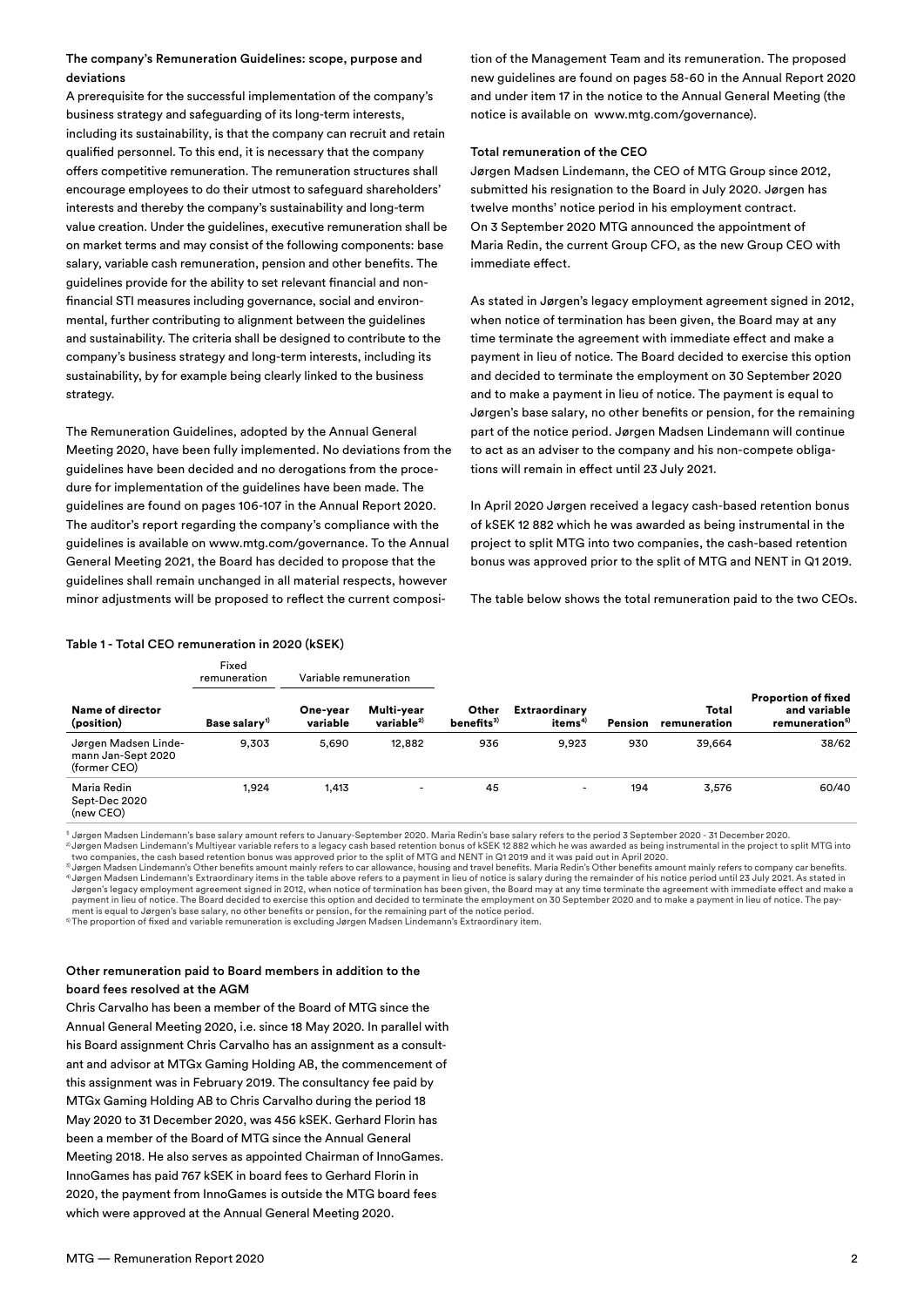### Share-based remuneration

In light of the uncertain financial effects and possible impact from the spread of Covid-19 it was decided by the Board to not put forward any Long Term Incentive Plan for approval to the Annual General Meeting in May 2020, accordingly no shares/options were granted to the CEO during the financial year 2020.

The company has one outstanding Long Term Incentive program, that is the 2019 LTIP which comprise both a performance share plan and warrants.

The performance share plan in 2019 LTIP was directed towards 25 senior executives and other key employees. The CEO and the senior executives are required to have a certain shareholding in MTG shares (Target Holding) in order for the share awards to vest. The Target Holding to be achieved is for the CEO a shareholding equivalent to the value of 1 year's net base salary at time of grant and, for the senior executives, equivalent to a value of 50% of one year's net base salary.

Based on the participant's base salary and the share price at grant, the CEO is granted share awards equivalent of 56% of the base salary, senior executives are granted share awards equivalent of 50-65% of the base salary and, for the key employees, 57-75% of the base salary.

Depending on the fulfillment of certain stipulated performance conditions one (1) share award would vest as one (1) MTG Class B share to be allotted to the participants at the end of the 3-year vesting period . The CEO was granted 59,330 share awards and the plan in total comprised 218,333 share awards (entitling the participants to the corresponding number of MTG Class B shares depending on fulfilment of the performance conditions).

The performance conditions relate to MTG's organic revenue growth and organic EBITDA margin. The target level for the performance conditions were set by the Board for 2019, with the relative weight of each of the two conditions is 70% and 30% respectively, and each condition measured separately. The performance measurement period was one year, i.e. the financial year 2019. The fulfilment of the performance targets has been evaluated by the Board after year end and none of the performance targets did reach their respective entry levels. The outcome is presented in the table below. As the performance targets in 2019 LTIP were not met the CEO and the other participants will not be allotted any shares at the end of the 3-year vesting period.

#### Table 2 – Performance Share Plan (CEO)

| The main conditions of share award plans |                               |                            |               |                 |                               |                                                         | Information regarding the reported financial year |        |                                                    |                                               |                                                    |  |
|------------------------------------------|-------------------------------|----------------------------|---------------|-----------------|-------------------------------|---------------------------------------------------------|---------------------------------------------------|--------|----------------------------------------------------|-----------------------------------------------|----------------------------------------------------|--|
|                                          |                               |                            |               |                 |                               | Opening<br>balance                                      | During the year                                   |        | Closing balance                                    |                                               |                                                    |  |
| Name of the<br>holder<br>(position)      | Specifi-<br>cation<br>of plan | Perfor-<br>mance<br>period | Award<br>date | Vesting<br>date | End of<br>retention<br>period | Share awards<br>held at the<br>beginning of<br>the year | Awarded                                           | Vested | <b>Subject to</b><br>perfor-<br>mance<br>condition | <b>Awarded and</b><br>unvested at<br>year end | <b>Shares</b><br>subject to<br>retention<br>period |  |
| Jørgen Madsen                            |                               |                            |               |                 |                               |                                                         |                                                   |        |                                                    |                                               |                                                    |  |
| Lindemann                                | LTIP                          |                            | 31 May        | 29 April        | 29 April                      |                                                         |                                                   |        |                                                    |                                               |                                                    |  |
| (former CEO)                             | $2019^{1}$                    | 2019                       | 2019          | 2022            | 2022                          | 0                                                       | 0                                                 | 0      | 0                                                  | 0                                             | O                                                  |  |
| Maria Redin                              | LTIP                          |                            | 31 May        | 29 April        | 29 April                      |                                                         |                                                   |        |                                                    |                                               |                                                    |  |
| (new CEO)                                | 2019 <sup>1</sup>             | 2019                       | 2019          | 2022            | 2022                          | 0                                                       | 0                                                 | 0      | o                                                  | 0                                             | 0                                                  |  |

 $^{\circ}$  The maximum number of shares that could be awarded under LTIP 2019 for Jørgen Madsen Lindemann was 59 330 shares. The maximum number of shares that could be awarded under LTIP 2019 for Maria Redin, in her former CFO role, was 24 949 shares, the outcome of LTIP 2019 resulted in 0 shares for the former CEO and former CFO.

The warrant plan in 2019 LTIP was directed towards the CEO and senior executives. The warrants issued entitle to a maximum of 434,667 Class B shares. Each warrant entitles the holder to, during a period from 15 June 2022 to 15 June 2023, subscribe to one new Class B share at SEK 135 corresponding to 115% of the average volume-weighted share price during the period 9 May 2019 and 22 May 2019. MTG subsidized the participants' purchase of warrants by granting the participants a cash compensation corresponding to between 25-75 per cent (depending on the participant's category), net after taxes, of the warrants purchased by the participant. Such subsidy has been paid out at the time of purchase of the warrants.

If the participant leaves MTG during the three-year vesting period for the subsidy, MTG may under certain circumstances reclaim the subsidy, in whole or in part in proportion to the term of the vesting period. The participants' maximum profit is capped at 4.0 times the share price of SEK 117.24, the average volume weighted share price during the five last trading days in March 2019.

The former CEO, Jørgen Madsen Lindemann, joined the 2019 LTIP warrant plan last year, he purchased 250,253 warrants, no subsidy was paid to the CEO.